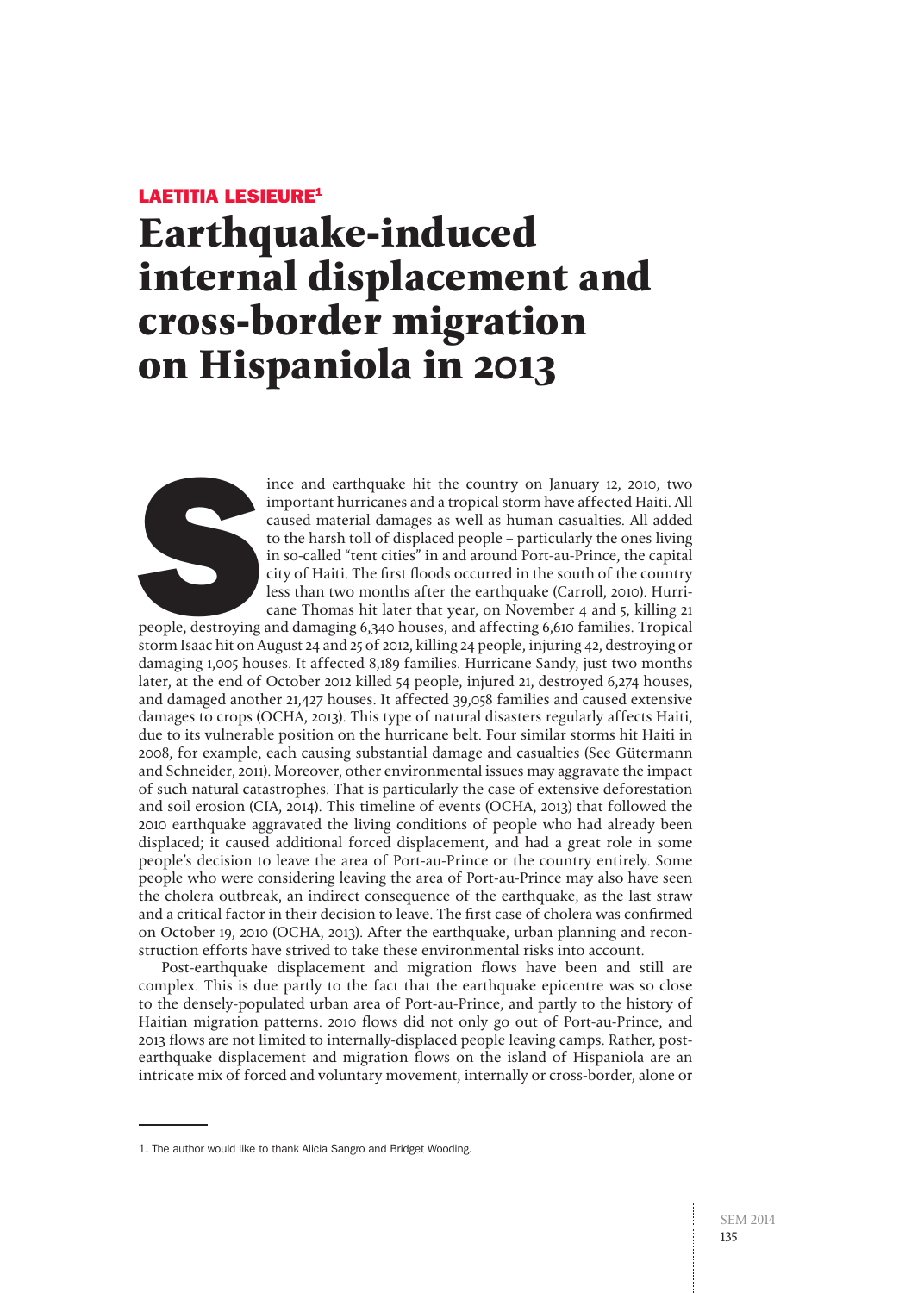THE americas

> with relatives, returning or leaving, rural or urban. In many situations, it is also difficult to know when and where the flows will end. The movements that have attracted most attention in 2013 have been a mix of positively and negatively perceived flows. On the one hand, people voluntary leaving camps or voluntary returning to Haiti – whatever the final outcome – have generally received extensive and positive media coverage. On the other hand, forced evictions and repatriations have received extensive and negative media coverage, for obvious reasons.

> In the fall of 2013, a Dominican Constitutional Court ruling made international headlines and brought the challenges faced by Haitian migrants back to the forefront. Ruling 168 regards irregular migrants and their descendants in the Dominican Republic in general, and deprives them of nationality rights. This caused international outcry, although this very principle had existed in Dominican legislation and practice for several years. It also served as a reminder of the differences between internally displaced people within Haiti, and forced Haitian migrants in the Dominican Republic due to the earthquake. Bridget Wooding uses the concept of "invisibility" to describe the situation of migrants in the Dominican Republic (Wooding, 2014). They may have left their country as a result of the earthquake, but they do not benefit from a specific legal or social status; and due to the known hostility of the Dominican media towards Haitian migrants in general, most voluntarily choose to blend in with the other migrants and keep a low profile. On the other hand, internally displaced people following the earthquake in Haiti are visible, if not as individuals, at least as a group, even though this public image tends to leave aside internally displaced people who do not live in camps or in the Port-au-Prince area. Also, they benefit from international legal protection as internally displaced people. This is what Wooding calls the legal "protection gap" that separates internally displaced people in Haiti and forced Haitian migrants in the Dominican Republic (Wooding, 2014).

> This discrepancy is also to be found in the data available on the topic, particularly in the case of quantitative data. The International Organization for Migration (IOM) has collected and made available a great deal of both quantitative and qualitative data about internally-displaced people (IDP) sites in and around Port-au-Prince, gathered through the Displacement Tracking Matrix (DTM) project set up in mid-2010. Camps and the people living in them or leaving them are rather closely monitored. However, as soon as we leave this urban locus, when displaced people become dispersed, as well as willingly or unwillingly invisible, collecting data is much more difficult. This is particularly the case when they cross the border, often illegally, and blend in the anonymity of large groups of Haitian migrants in cities such as Santiago de los Caballeros or Santo Domingo. Some cross-border flows that can be monitored or for which data can be obtained regards deportations by the Dominican authorities or people participating in the IOM or other Non-Governmental Organizations' return programs.

## 1. Internal displacements in 2013

#### 1.1. Framework: international actors, NGOs and the Haitian State

The year 2013 has been marked by an increased involvement on the part of the Haitian government regarding the situation of internally displaced people. This represents a shift from the initial international response that received a lot of criticism partly because they did not include the government as much as they could have in the decision-making process as well as in the actual setting-up of solutions for displaced people. It is also a shift from the pre-earthquake situation in Haiti, marked by a lack of government accountability, weak institutions, and flawed or lacking public services. On the other hand, it should be acknowledged that it was difficult for the government to act and get involved right after the earthquake, as the disaster had destroyed many government buildings – including the Parliament and the presidential palace – as well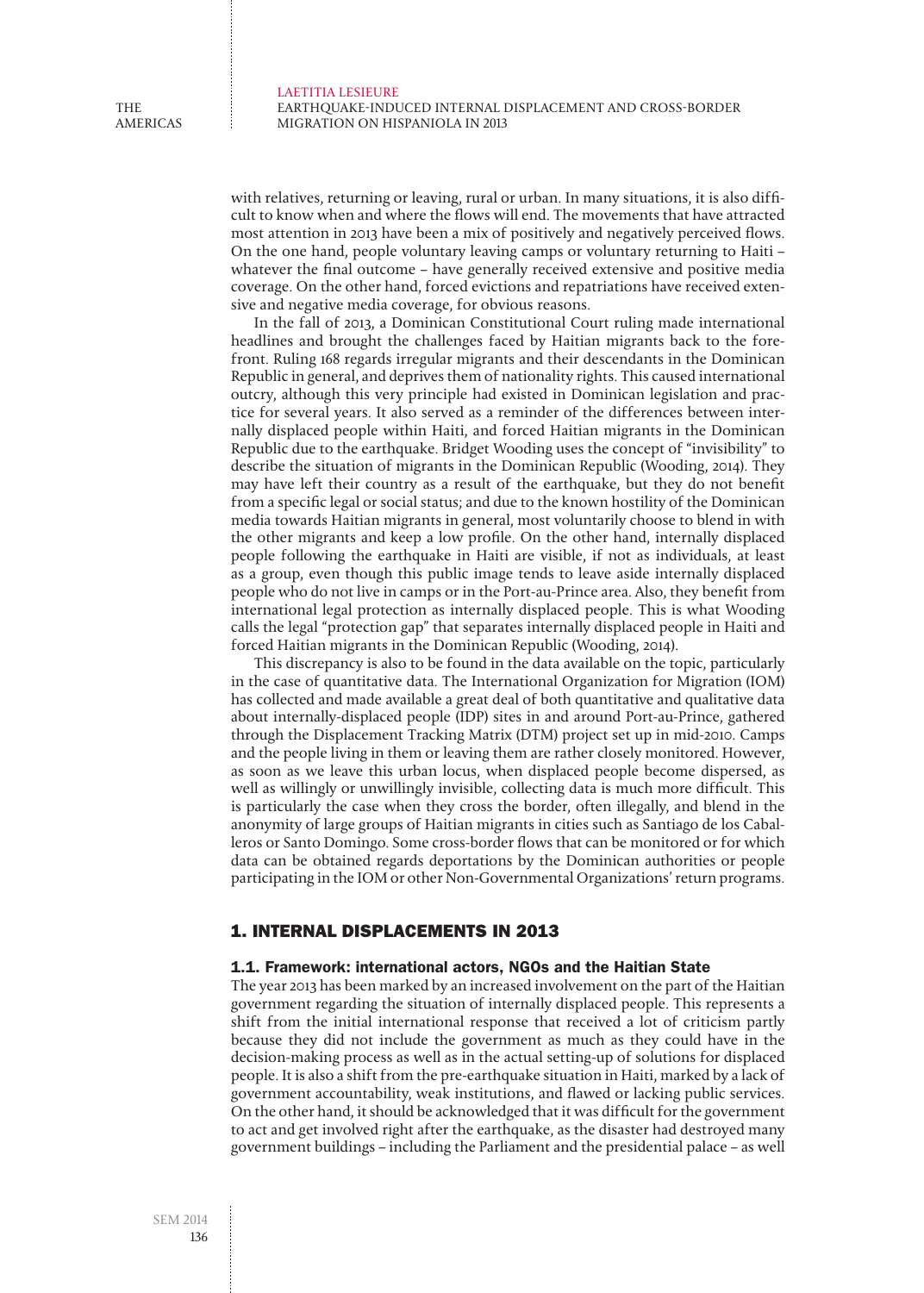as schools and hospitals, and killed a quarter of all civil servants in Port-au-Prince (Sherwood, 2014). One of the major advances in the direction of increased government involvement has been the announcement, in October 2013, of a National Housing and Habitat Policy. The Unité de Construction de Logements et de Bâtiments Publics (UCLBP), created in 2011, is behind the project, in collaboration with international organizations and other State committees. The project looks at questions of funding, coordination of the different actors involved, and risk assessment, among other points. It aims at providing Haitian people with decent, affordable housing in urban settings (Joachim, 2013). This project goes to show the government's desire to extend its reach beyond Port-au-Prince on a national scale, and address the much criticized lack of urban planning, as urban population went from 40% of the total Haitian population in 2003 to 48% in 2013 (Joachim, 2013). The government's involvement in the issue of housing was also visible through the UCLBP participation in the World Urban Forum in Medellin, Colombia at the beginning of April 2014. Finally the government also took the initiative in other fields, such as a "Roadmap for earthquake risk reduction in Haiti" which includes awareness-raising among the population and professional training to prevent and respond to this type of disaster. The Haitian government also collaborated with the Dominican Republic on a "Green Border" project, through which 400 hectares of land have been reforested "in an effort to make the country more resilient to natural disasters" (UNDP, 2014). This shift is crucial in a context of decreasing international funding. Although it may seem reasonable that international funding should have diminished since 2011, what is more worrying is that the percentage of actual funding compared to required funding has also decreased. In 2010, 73.3% of the required funding was actually provided; this percentage fell to 56% in 2011, 46% in 2012, and 40% in 2013 (OCHA, 2013).

"Supporting Durable Solutions to Displacement" is an analysis of the work of international organizations, local NGOs, and the Haitian government. It compares their efforts to the Inter-Agency Standing Committee's (IASC) "Framework on durable solutions for internally displaced persons." Its authors draw a mixed balance of their successes and failures. One of the main challenges for any actor in Haiti is cooperation and coordination. Three reasons the authors give for this are the frequent rotation in staff, the lack of accountability mechanisms, and wariness between actors coming from different backgrounds and approaches, with varying skills, experience and capacity. More recently, international actors have strived to better include the Haitian government at a national level, as well as Haitian organizations and the internally displaced people themselves, for example in camp settings. They have set up discussion groups and have made an effort to better inform internally displaced people about their options.

These recent changes are limited, however. Bryant Harris for Al-Jazeera has said that "even though the United States offered USD3 billion in aid for Haiti after the earthquake, less than one percent of the USD1.3 billion in obligated USAID funds – money designated specifically for Haitian recovery efforts – has gone directly to local Haitian groups." According to Jake Johnson of the Centre for Economic and Policy Research (CEPR) "When so little of the funding reaches Haitians themselves, it takes them out of the decision-making process and ensures that aid programmes are not actually responsive to the needs of people on the ground." The lack of transparency and controversies about the use of international funding has been a source of disappointment (Harris, 2014). With that in mind, the US House of Representatives passed the "Assessing Progress in Haiti" Act on December 12, 2013. It has yet to be approved by Congress (Institute for Justice and Democracy in Haiti, 2013). Moreover, there is still progress to be made in terms of cooperation between international actors themselves. According to the authors of "Supporting Durable Solutions to Displacement," there is still a tension today between humanitarian and development actors, because of their different approaches to displacement and the needs of the country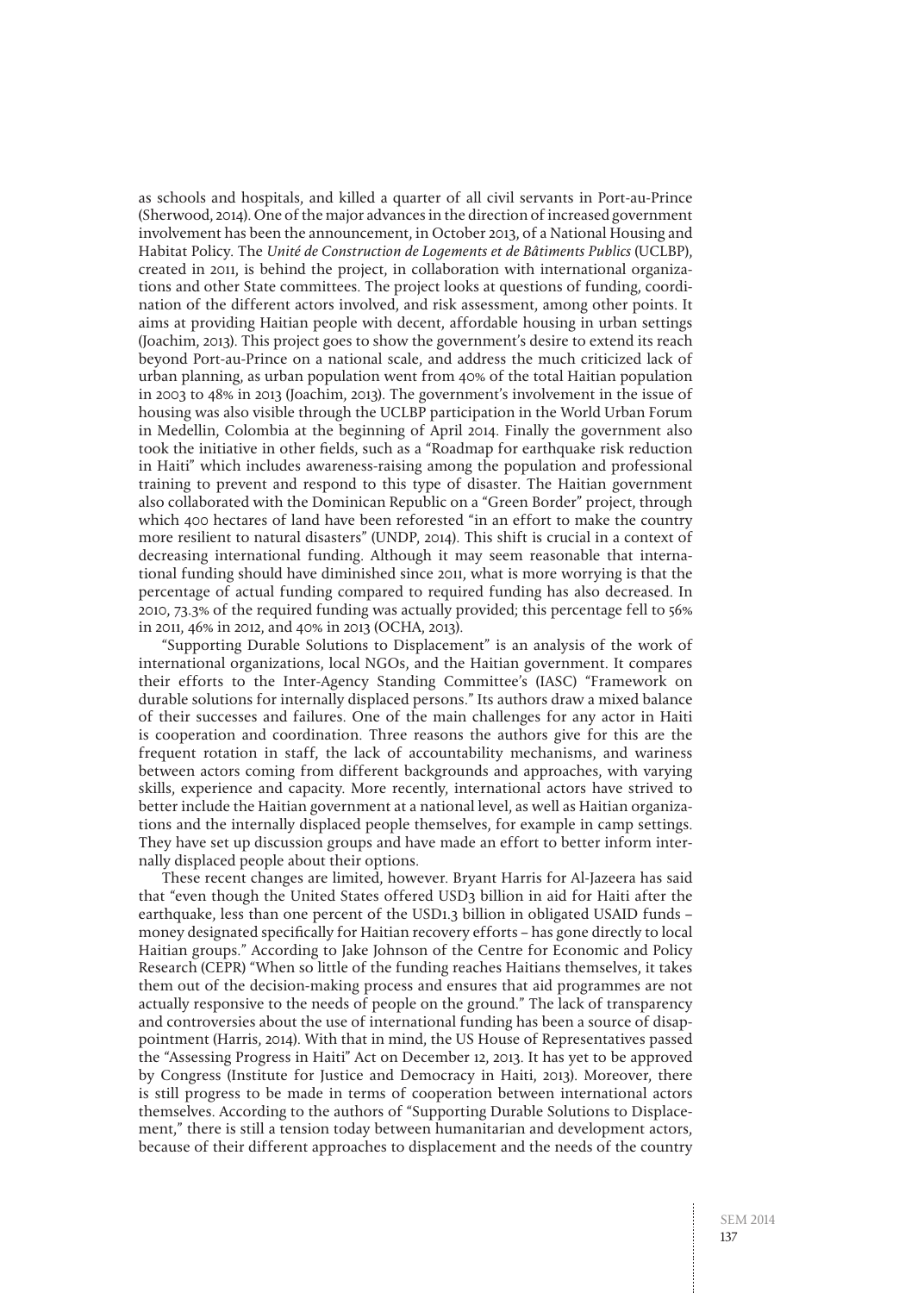Laetitia LESIEURE Earthquake-induced internal displacement and cross-border migration on Hispaniola in 2013

following the earthquake. Development actors focus on reconstruction, more than on displacement itself. The authors argue that these approaches could actually be reconciled and would result in more efficient responses to the actual needs of the internally displaced. Another difficulty for the coordination of international actors has to do with a possible misunderstanding of the situation. While the situation in Haiti is complex, due to the fact that the actors have to deal with a "mega-disaster" in an urban location in a context of extreme levels of poverty, leaving the camps is not equivalent to the end of displacement. Moreover, displaced people face challenges that are specific to their situation and that are different from the challenges of other people who face poverty but have not been displaced, or who have returned to their home since 2010. Finally, these different types of organizations have different objectives that do not always match internally displaced people's view of their own needs. For instance, many people living in camps actually expressed the opinion that employment should be a priority, even higher up on the list than a solution to displacement. There is also a tension between those working on emergency response and the immediate needs of displaced people, and those working on long-term projects (Sherwood, 2014).

## 1.2. Internally displaced people in and around Port-au-Prince: the situation in 2013

January 2014 has been an opportunity for many to draw a balance four years after the earthquake. Journalists had mixed feelings about the slow decrease in the number of people living in internally displaced people sites in and around Port-au-Prince (Huffington Post, author unknown, 2014). Port-au-Prince and the surrounding communes have gone from as much as 1.5 million internally displaced persons (Sherwood, 2014) to 146,446 in December 2013, and from 1,555 internally displaced people sites at the highest to 271 sites in December 2013. This represents an 89% decrease in the number of internally displaced persons living in sites (CCCM, 2014). There is no consensus on these estimates. According to other sources, there were still between 170,000 and 200,000 internally displaced persons in January 2014 (Collectif haïtien pour le droit au logement, in RFI, 2014). Opinions on the progress of reconstruction are mixed too (Institute for Justice and Democracy in Haiti, 2013 / RFI). Some are pessimistic and criticize the lack of efficiency of the reconstruction process. However, Patricia Weiss Fagan in "Receiving Haitian migrants in the context of the 2010 earthquake," argues that "there is evidence that recovery is proceeding – at least insofar as the repair and replacement of damaged structures and roads." Moreover, it is difficult to assess this progress because of the pre-existing challenges in this field. For instance, according to the authors of "Supporting durable solutions…" Haiti lacked around 300,000 housing units before the earthquake. To that number has to be added around 105,000 houses destroyed and more than 188,000 houses severely damaged by the earthquake. They also note that the challenges of reconstruction were highly underestimated.

International organizations have focused most of their attention and funding on Port-au-Prince and on camps (Sherwood, 2014). The so-called "tent cities" are the first thing coming to mind when thinking about internal displacement following the earthquake. One the reason for this is that at the highest, almost half of the Portau-Prince population lived in camps – most of them in the same neighbourhood or commune where they lived before the earthquake. However, it has had negative consequences on the Haitian countryside and on the people who initially decided to leave Port-au-Prince and move in with some extended family or host family outside of the Port-au-Prince area. The lack of resources in rural Haiti combined with the lack of attention on the part of international organizations meant that these areas were not able to cope with the arrival of the internally displaced, and could give them no employment opportunities or relief. Moreover, as the word spread quickly that all the help was to be found in Port-au-Prince, many decided to return to try and benefit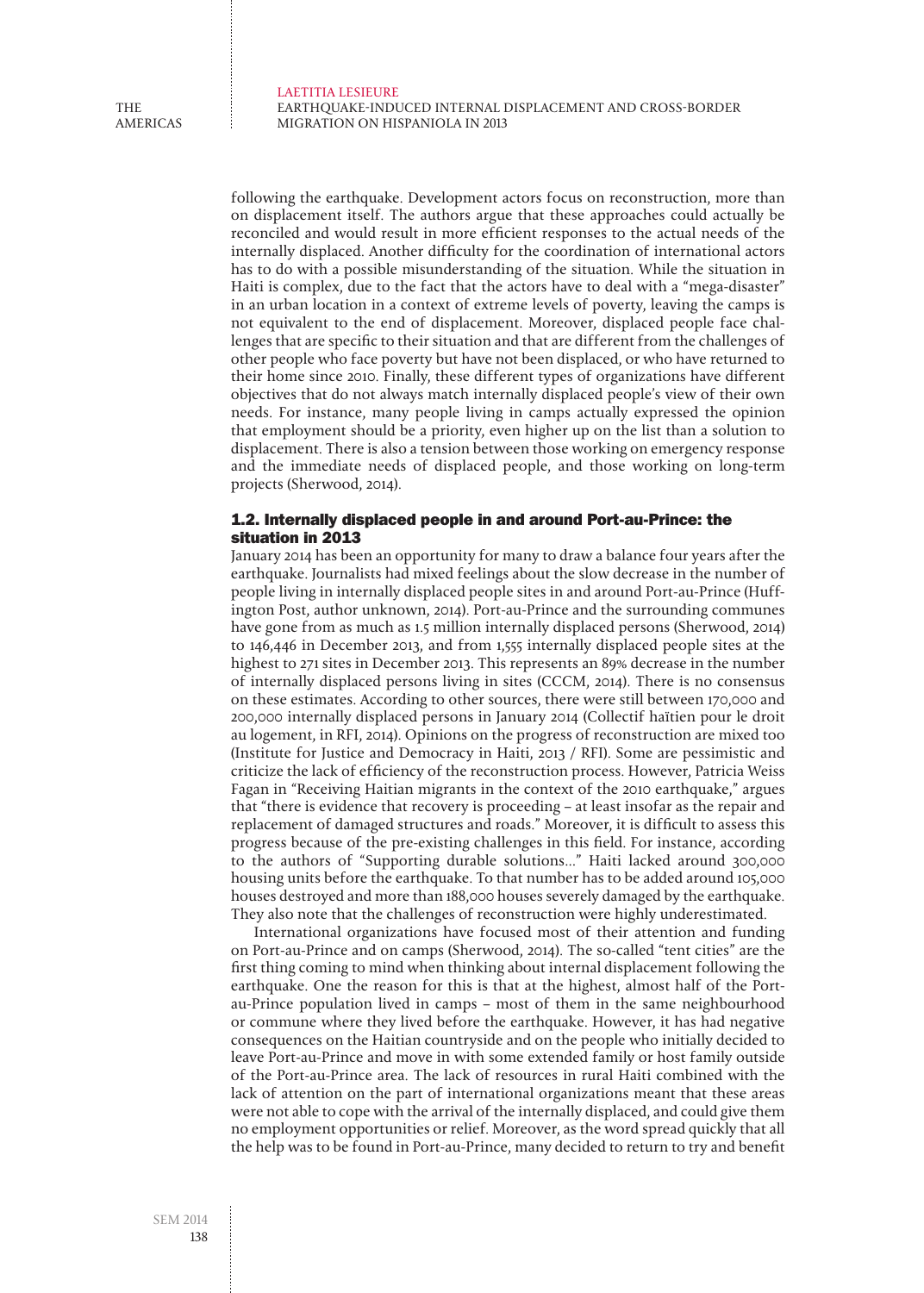from it (Weiss, 2013). The issue then was that these "large numbers of residents who … returned there" did so "not because the city was (or is) ready to receive them. Rather, it was because other options inside and outside of Haiti failed to resolve their plight," and this "added to the burdens of the aid givers" (Weiss, 2013, p.5).

Internally displaced people living in camps in Port-au-Prince have often not seen their living conditions improve in 2013. Journalists and human rights actors often emphasize the poor sanitary conditions in the camps. In the case of the 29 remaining camps in the administrative commune of Port-au-Prince in December 2013, the IOM, as part of the Displacement Tracking Matrix project, has noted that bathing is only present in 4 camps, water provision in 4, and waste management in 2 (CCCM, 2014). Security has also been a big topic for 2013, as displacement and the very fact of living in camps – lacking basics such as "proper lighting, or having to venture out alone to find clean water" (Chen, 2014) – has increased vulnerability. The authors of "Supporting durable solutions…" have mentioned that armed gangs have sometimes attacked camps or kidnapped administrators. Moreover, there have been many cases of rape and sexual violence in the camps. In November 2013, IOM announced that it had received USD 600,000 from the US State Department's Bureau for Population, Refugees and Migration "to provide immediate relief to victims of sexual and gender based violence" in camps. The IOM strategy includes urgent medical assistance, referrals, relocation support, awareness-raising, and working with local actors for prevention. Between January and November 2013, 325 such cases have been reported to the IOM Haiti Protection Unit (Sangro, 2013b). Part of this issue has to do with what has been called "survival sex" or "transactional sex," in cases when "women and teenage girls have no other options but to sell their bodies to make a little bit of money to provide for themselves and their families" (Legatis, 2012). KOFAVIV (Commission of Women Victims for Victims) is a local organization established in 2004 and working with rape survivors from camps (KOFAVIV).

There are two main ways of leaving a refugee camp in 2013: get a rental subsidy, and be evicted. The latter is an issue that has many worried. On 1,555 internally displaced people sites open in July of 2010, 178 have been closed since then due to forced evictions. Armed gangs or individuals claiming they own the land on which the camp has been set up carry out these evictions, sometimes with the help of the local police. The risk of eviction is higher in camps that have been set up spontaneously and/or on private land. IOM considers that on the 271 sites still open in February 2014, there are 102 camps, that is to say 38%, risking evictions. This represents 57,948 individuals that is 40% of all internally displaced people in the Port-au-Prince area. There are not many options available to internally displaced persons who have been evicted from the site where they used to live. Some move to another site, some try to get help from their community or relatives. To respond to that issue, IOM has targeted a few camps specifically through their return program, to help people leave before they are evicted. 41 camps are being specifically targeted for this program. The majority of the population of Port-au-Prince and its surrounding area were renters before the earthquake, and it was determined that more than 75% of the remaining internally displaced people in sites would be renters after leaving the camps. For that reason rental subsidy has become the second most used housing help after transit shelters. In 2013, 90.5% of families who have received some form of help to leave the camp they lived in have actually received rental subsidies (Sherwood, 2014). Several return programs exist, some completed with other forms of financial help such as microcredit to open a small business. Some have also been set up in coordination with development actors and their reconstruction efforts. Rental subsidies have been criticized, however, because many people could not afford their new housing once the subsidy – that generally lasts for a year – came to an end (Sherwood, 2014). Amnesty also noted that the USD500 per year that were given as part of the 16/6 government project were not sufficient to afford decent lodging for a whole family.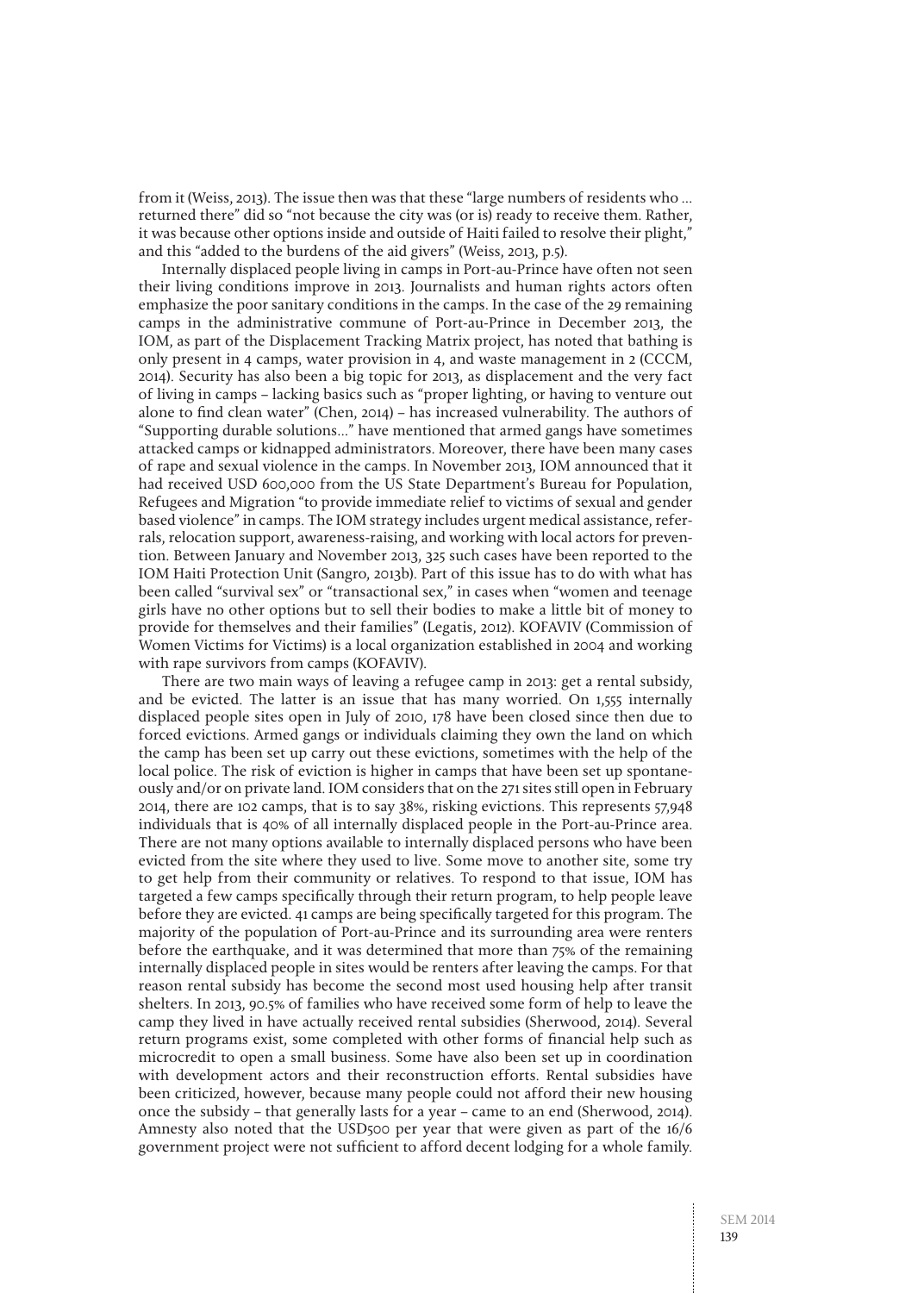Moreover, the program does not include assistance to find said lodging. The 16/6 is an initiative launched in 2011, in collaboration with IOM, PNUD and the International Labour Organization, with the purpose of encouraging families to voluntarily leave camps. Six camps were targeted and the people were to find a place to rent in one of 16 neighbourhoods. Additional camps were targeted in the following years (Amnesty, author unknown, 2013). 2013 was an opportunity to draw a balance of such projects, and the outcome was often mixed, as the aid had run out by then and the solution proved unsustainable in the long run. Some also fear that a uniform subsidy does not take into account individual needs and vulnerability. The authors of "Supporting durable solutions…" argue that closing the camps should not be considered as a longterm objective or an accomplishment in and of itself.

#### 1.3. Internally displaced persons agency in Haiti

An early criticism against the way most international organizations worked in Haiti regarded the lack of mechanisms to try and include internally displaced people themselves in the decision-making process and use their opinions for needs assessment. This has changed a little. In many cases, the establishment of a rental subsidy program also meant that the organization in charge took the responsibility of clearly informing and consulting with the targeted population of their options. The authors of "Supporting durable solutions…" mention that this was often done in person, which gave internally displaced people the opportunity to discuss or ask for clarifications. These existing processes have an important role during the transition, when people decide to leave the camp they live in voluntarily.

The majority of displaced people have looked for their own solutions to displacement. According to the Displacement Tracking Matrix data, 246,000 families have leaved the camps spontaneously since 2010. 795 camps have closed after their inhabitants have left by their own means. This often equates to relying on one's own economic resources, but also on kinship and social networks, as well as on one's community, for the people who remained in the same commune and/or neighbourhood after the displacement. The earthquake has sometimes been the source of a renewed sense of solidarity within displaced and non-displaced groups. Some communities have organized themselves after the earthquake and taken on a new and bigger role (Sherwood, 2014). The authors of "Supporting durable solutions…" mention, for instance, collective strategies for the guarantee of security: such as community patrols, interrogation of newly arrived people, denunciation of sexual violence, and creation of community ID cards. Communities have also helped internally displaced people financially to get back on their feet.

Solutions to displacement do not always involve return or further displacement. Recently, international workers and local NGOs have been more inclined to consider the possibility of camp regularization and integration. This refers to the transition of an IDP site from camp to regular neighbourhood, integrated in the host community, thanks to the government granting public land. This, however, is a whole process including assessing environmental risks of the location, deciding how to divide the land between the inhabitants, installing sanitary facilities and other basic services such as electricity and water. However, in a context where available urban land is more and more difficult to find, international organizations are increasingly open to this solution.

The main challenge for anyone trying to make sense of the situation of internally displaced people in Haiti in 2013 is to understand that closing the camps cannot be a long-term goal, and that further movements have to be monitored, as the situation outside camps brings new challenges. Moreover, coordination between international organizations, local NGOs, the government and the people themselves, is crucial to better assess the needs of the displaced and provide an optimal solution.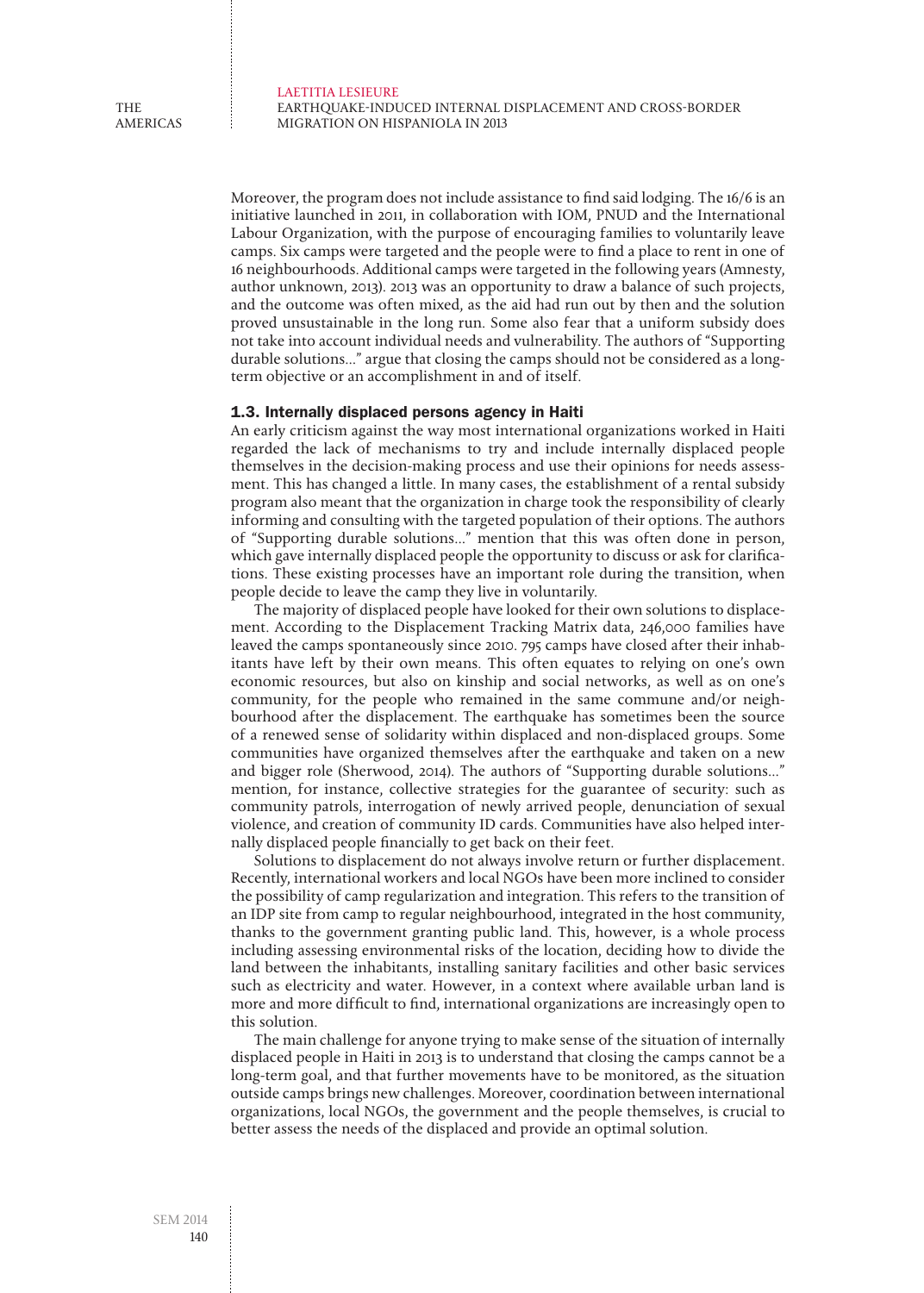# 2. Cross-border movements in 2013

#### 2.1. Traditional migration patterns in Hispaniola

The lack of quantitative, if not qualitative data, on Haitian people who crossed the border following and as a result of the earthquake is due to two elements. On the one hand, there is no legal framework protecting forced displaced people outside of their country of origin due to environmental disasters. On the other, because of the tense relationship between Haiti and the Dominican Republic, particularly on the topic of migration, many of the people who left Haiti to cross the border have chosen to cross illegally and remain invisible. They would rather "be treated as any other migrant," despite the fact that the context of their departure has been very different (Wooding, 2014). This is also due to fears of expulsion, particularly for people who have crossed the border illegally. To better understand the position that these displaced people find themselves in, in 2013, it would be interesting to take a look at the traditional patterns of migration towards the Dominican Republic previous to the earthquake, as this history now frames the perception as well as the daily lives of the migrants.

The 1970s and 1980s have seen the development of an extensive literature on Haitian sugar-cane cutters in the Dominican Republic. This research, which continued into the 2000s, focused on the violations of the migrants' fundamental rights, mostly by sugar companies. It also denounced the social isolation as well as the discrimination that these communities suffered from, because they were poor and uneducated, and because of the colour of their skin. Migration was mainly seen as a result of the economic hardships that plagued Haiti, and many authors underlined the irony of the situation of these migrants who had left poverty only to find themselves in a similar economic situation again on the other side of the border (Ferguson, 2003). However, migration flows from Haiti have not always been caused by economic challenges. Haitians have also left their country for political reasons and as a result of political violence throughout the  $20<sup>th</sup>$  century, as the government underwent a series of coups and dictatorships. The 1991 coup d'état, for instance, is often cited as having caused the forced migration of tens of thousands of Haitians across the border. This move may be temporary or not. According to Bridget Wooding, "beyond the labour migration which has been known for a century, the Dominican Republic serves as a temporary and informal refuge at times of political crisis or important natural disasters" (Wooding, 2011). This is crucial to understand the movements that followed the earthquake. However, the usual response of the Dominican government – as well as other receiving States – should also be taken into account: these forced migrants often remain unrecognized by the authorities, and expulsions have continued to take place regardless of the personal history of the migrants (Wooding, 2011).

There are no reliable census Figure ures on the number of Haitian migrants living in the Dominican Republic, as most Haitian migrants in the Dominican Republic are undocumented and cross the border *anbal fil* (literally "under the wire," that is illegally) (Wooding, 2013). According to the Dominican Oficina Nacional de Estadísticas (ONE), there were a little over 450,000 Haitians in the country in 2012, (Centro Bonó, author unknown, 2013) but other estimates have gone as high as 1.5 million (Ferguson, 2003). The Haitian community in the Dominican Republic is far from homogenous. It is a mix of involuntary and voluntary, long term and short term, documented and undocumented, rural and urban migrants and their descendants born in the Dominican Republic. They work in tourism, agriculture, construction, manufacturing, and domestic work. They are often perceived as poor, and it is true that a great part of Haitian intellectuals and elite have chosen to leave the island altogether (Ferguson, 2003). Some but not all of these migrants also maintain links with Haiti. These crossborder kinship and social networks have become all the more crucial after the earthquake. John Salt considers the border an economic rather than a legal obstacle, as many people – from smugglers to Dominican officials – have helped or closed their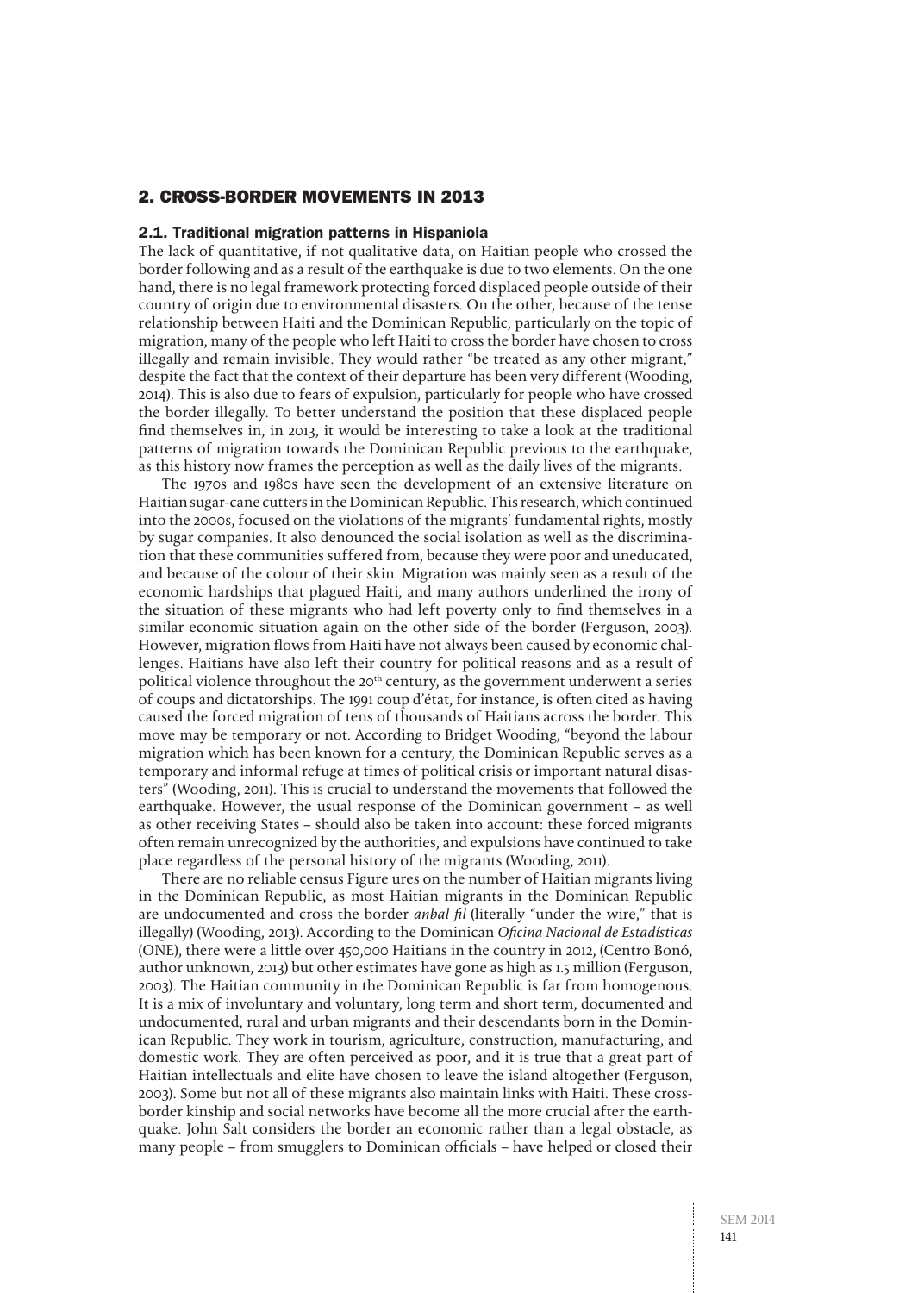Laetitia LESIEURE Earthquake-induced internal displacement and cross-border migration on Hispaniola in 2013

eyes on Haitians crossing the border undocumented, reflecting the many vested economic interests in illegal Haitian migration. These economic interests in undocumented immigration have not stopped the Dominican authorities from organizing day-to-day individual and group expulsions as well as occasional mass expulsions. One such instance of large-scale forced expulsion took place under Balaguer in 1991. Behind this type of operation is often the perception that Haitians are a threat to Dominican culture and identity. An extreme example of that prejudice took place during the Trujillo era: in 1937, the Dominican authorities perpetrated a massacre on the Dominican side of the border, killing around 15,000 Haitians. These events are still present in the Dominican collective imaginary and are part of the history of Haitian presence in the Dominican Republic. This history has framed all crossborder movement to the Dominican Republic, including that of people displaced by the 2010 earthquake. According to the IOM, 200, 000 Haitian people have crossed the border following the earthquake. The Dominican government had a positive reaction to the immediate emergency and gravity of the situation, but this changed after a few months.

#### 2.2. Haitian earthquake migrants in the Dominican Republic in 2013

In several papers, Bridget Wooding, director of the OBMICA think tank, has underlined her concern about the lack of protection for displaced people who cross the border as a result of a natural disaster in the context of the 2010 earthquake in Haiti. After the first flow of people seeking emergency health care crossed the border, benefiting from the Dominican "open borders" policy, cross-border movements went back to what they used to be: on the one hand, people relying on their kinship and social networks to cross and get back on their feet on the other side of the border, or relying on smugglers; on the other, expulsions organized by the Dominican authorities. Thus, these people, who faced specific challenges due to the earthquake, not only could not benefit from any international law or guidelines or framework to protect them, but became undistinguishable from "regular" migrants. They became the latest wave of migration in the history of Haitian migration to the Dominican Republic, with no special status. No national legislation was put in place in the Dominican Republic to create a protected status for this specific type of migrants, perhaps partly because they were so difficult to distinguish from other migrants. This was, to a certain extent, voluntary. Aware of the hostility that Haitians migrants can be met with in the Dominican Republic, many "prefer being treated as any other migrant" and keep a low profile (Wooding, 2014). They were also difficult to identify because they blended in among other migrant communities in urban settings, for example in Santiago de los Caballeros or Santo Domingo, the two biggest cities of the Dominican Republic, home to important Haitian communities.

It would be a mistake to think that the movement of people displaced because of the earthquake has come to a halt or has decreased in 2013. Expulsions and returns account for a very important part of the flows, but displaced people also move for other reasons, mainly in search of more economic opportunities. For that reason, they leave the countryside or the small towns along the Dominican side of the border that they had first settled in, and move Santo Domingo. Others have decided to leave the island entirely, often in hope of reaching Puerto Rico or, more recently, Brazil, where it is said that one can get a work visa for up to five years rather easily (Wooding 2014). Unfortunately, there is little to no data available on the status and situation of Haitians who are being forcibly deported back to Haiti. For that reason, it is particularly difficult to evaluate the possible number of earthquake migrants that have been affected. The phenomenon of expulsion existed before the earthquake and after an approximately six-month break directly following the earthquake, expulsions started again, possibly at an even higher rate than before January 2010. According to the Dominican Dirección General de Migración (DGM), which organizes and supervises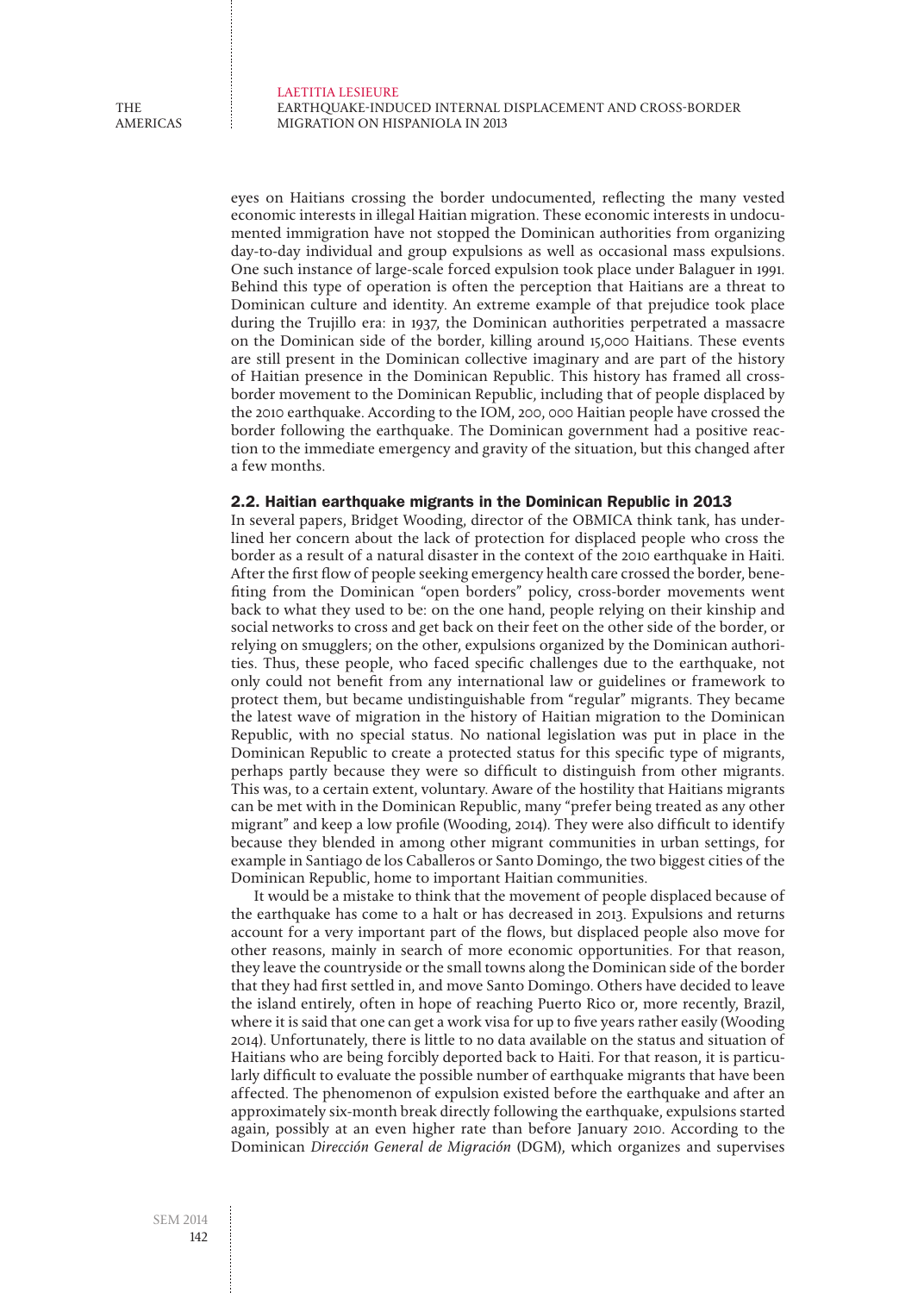the deportations, 8,553 deportations took place in 2009, 3,005 in 2010, and 40,071 in 2011 (Centro Bonó, author unknown, 2013). The Dominican army has also declared it had deported 47,700 Haitians between August 2012 and September 2013. The Jesuit Refugee Service as well as the Centro Bonó have reported and denounced several collective deportations that took place in 2013. They have pointed to the fundamental rights abuses that occur during transport and in detention centres. In its "Observatorio de Derechos Humanos" publication concerning January to September 2013, the Centro Bonó asserted that the migratory status of the migrants was not taken into account during arbitrary round-ups by the DGM. This means that some people with valid documents and even people of Dominican nationality have sometimes been taken for deportation. This underlines the racist and discriminatory practice of the DGM and the army or police that cooperate with them. Often, the migrants are arrested while going to work and do not get the opportunity to take their belongings with them, to contact anybody to tell them of their whereabouts, or to ask for legal advice and defence. The necessity for due process and the respect of the migrants' fundamental rights during the process of deportation is inscribed in the Dominican constitution and migration law. Moreover, in October 2012, the Inter-American Court of Human Rights, in the case Nedege Dorzema et al. vs. the Dominican Republic declared the prohibition of collective expulsions and acknowledged the existence of a context of discrimination against Haitian people within the Dominican Republic. In March 2013, the United Nations Committee on the Elimination of Racial Discrimination expressed its concern about mass deportations and their racist motivation in the Dominican Republic (Centro Bonó, author unknown, 2013).

The irony here is that the DGM not only has a big role in deportations, but also works in coordination with the IOM in the context of their Assisted Voluntary Return and Reintegration (AVRR) program, funded by the US Department of State Bureau of Population, Refugees and Migration (PRM) (Sangro, 2013b). This program was launched in September 2010. With the support of several local NGOs, the IOM identifies and registers people who wish to enter the program in various locations of the Dominican Republic. They describe as follows the later stages of their work through the program:

"On the scheduled day for return, IOM ensures that the returnees are accompanied by Creole-speaking staff on every stage of the process, which includes escort and assistance in clearing customs and border controls, and transport to their final destination in Haiti.

IOM also issues beneficiary identification cards to be used in accessing reintegration services in Haiti; a stipend of USD 50 per beneficiary for initial costs; a stipend of USD 65 per child given to every mother to help with child maintenance; and hygiene items including soap and chlorine for prevention of cholera and other waterborne diseases.

Once back home, during the reintegration stage, returnees receive access to business training and capital of USD 200 per adult to start a micro-enterprise. (Sums vary according to the number of adults and/or children in each household.) They can also access an income generation scheme supported by IOM and operated by IOM counterparts. Follow-up is carried out by IOM partner NGOs and/or IOM staff.

On behalf of IOM, NGO partners also deliver education grants of up to USD 150 per school-age child, which is paid directly to schools" (Sangro, b2013).

The idea for this program predates the earthquake. However, it is only after the earthquake, when the international community turned its attention toward the island, that the program was given sufficient funding and was launched. At first, it was specifically aimed at Haitian people who had been displaced by the earthquake. After a few months, though, the IOM opened the program to other Haitian migrants wishing to return. The migrants have to show that they are in a vulnerable situation, and that they have relatives ready to welcome them back in Haiti, so as to avoid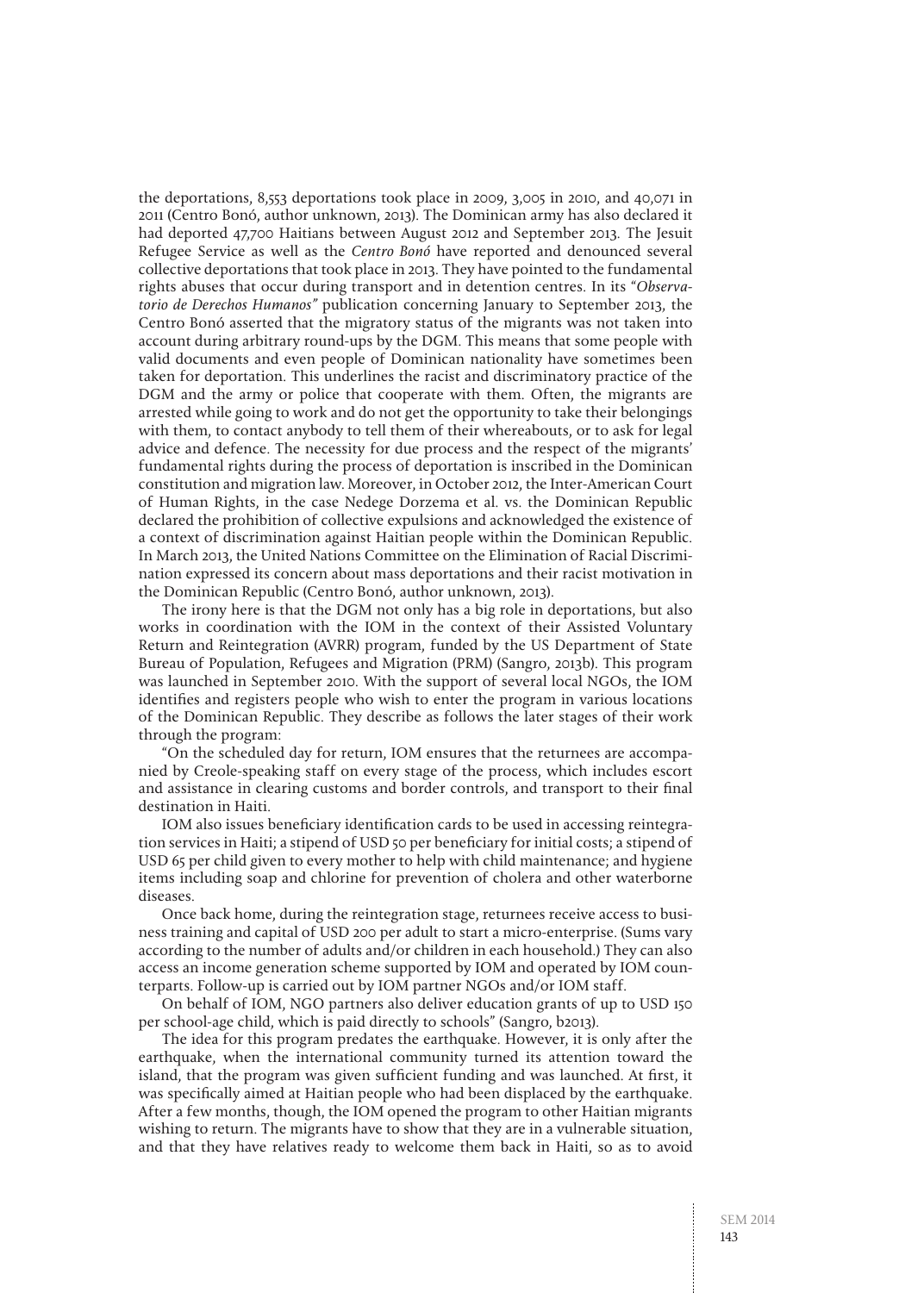Laetitia LESIEURE Earthquake-induced internal displacement and cross-border migration on Hispaniola in 2013

fraud – mainly people who take the money and go to Haiti but then come back to the Dominican Republic. Migrants also receive a professional training in order to help them set up a small business in Haiti. A high percentage of people having benefitted from the program have said they were satisfied with the help they had received and their new situation (Sangro, 2014).

Women and children are two categories of Haitian displaced people and migrants that are considered as particularly at risk. Children and women more and more, receive international as well as national attention (Wooding, 2013). Some children became orphans with the earthquake. Bridget Wooding and Allison J. Petrozziello focused on the topic of women displaced by the earthquake in an article entitled "New Challenges for the Realisation of Migrants' Rights Following the Haiti 2010 Earthquake: Haitian Women on the Borderlands." The 2010 earthquake motivated some Haitian women to cross the border in hope of better employment and education opportunities, as well as improved quality of life. However, it also increased their vulnerability. Many of these women became heads of households following the earthquake, and as a result felt increasing pressure to provide and care for their family. On the other hand, the situation for Haitian migrants quickly worsened after the initial positive reaction on the part of the Dominican authorities. The cholera outbreak increased Dominicans' wariness of newly arrived Haitian migrants. Moreover, the hostility of the Dominican authorities and the rise in repatriation caused these women to choose to enter the country *anba fil*. That choice often implies an increased risk of trafficking, physical violence and/or humiliation, as the women and girls resort to buscones (informal scouts) and sometimes smugglers to help them cross. They also face military and police checkpoints on the other side of the border where they often have to bribe the agents to let them go. Their first destination is generally a Dominican town close to the border, where they become – forcibly or not – domestic workers, vendors or sex workers. This work is always informal and unregulated and may lead to abuses by employers. They often rely on social and kinship networks and stay in host or foster houses, with friends or extended family. These networks are crucial to ease the migration, and help provide information, financial aid, and housing. The Population Council's "Girls on the Move" also reminds us that many of the women and girls who have chosen or been constrained to cross the border following the earthquake had a history of migration within Haiti, particularly from rural to urban centres, and to the Dominican Republic before 2010: "Mobility was a way of life" for them. (Temin, 2013 p.38) The ultimate goal for most of these migrants, however, is often to reach Santo Domingo, where they believe they will have access to better opportunities. Children face similar challenges when crossing the border, and there have been several cases of children trafficking across the border in 2013. Between 2010 and 2013, IOM has helped more than 20 children return to Haiti. In May 2013, the Dominican authorities rescued a group of 54 children who had been victims of trafficking and were being forced to beg on the streets of Santo Domingo (Sangro, 2013a). IOM cooperates with several other agencies, including the Dominican CONANI (Consejo Nacional para la Niñez y la Adolescencia), to Figure ht trafficking.

The experiences of women and children crossing the border, whether it is forced or voluntary, is also a symptom of a very frequent phenomenon among displaced families: separation. Some parents cannot take care of their children anymore and send them to live on their own or with relatives. Some families decide to send the breadwinner somewhere he may have access to better economic opportunities and send money back home. This strategy is not new among Haitian migrants and should be taken into account when considering the displacement and migration flows.

### 2.3. The new visibility of Haitians in the Dominican Republic

In January 2010, just a few weeks after the earthquake, the new Dominican Constitution was formally adopted. In it, article 18 limits the right to Dominican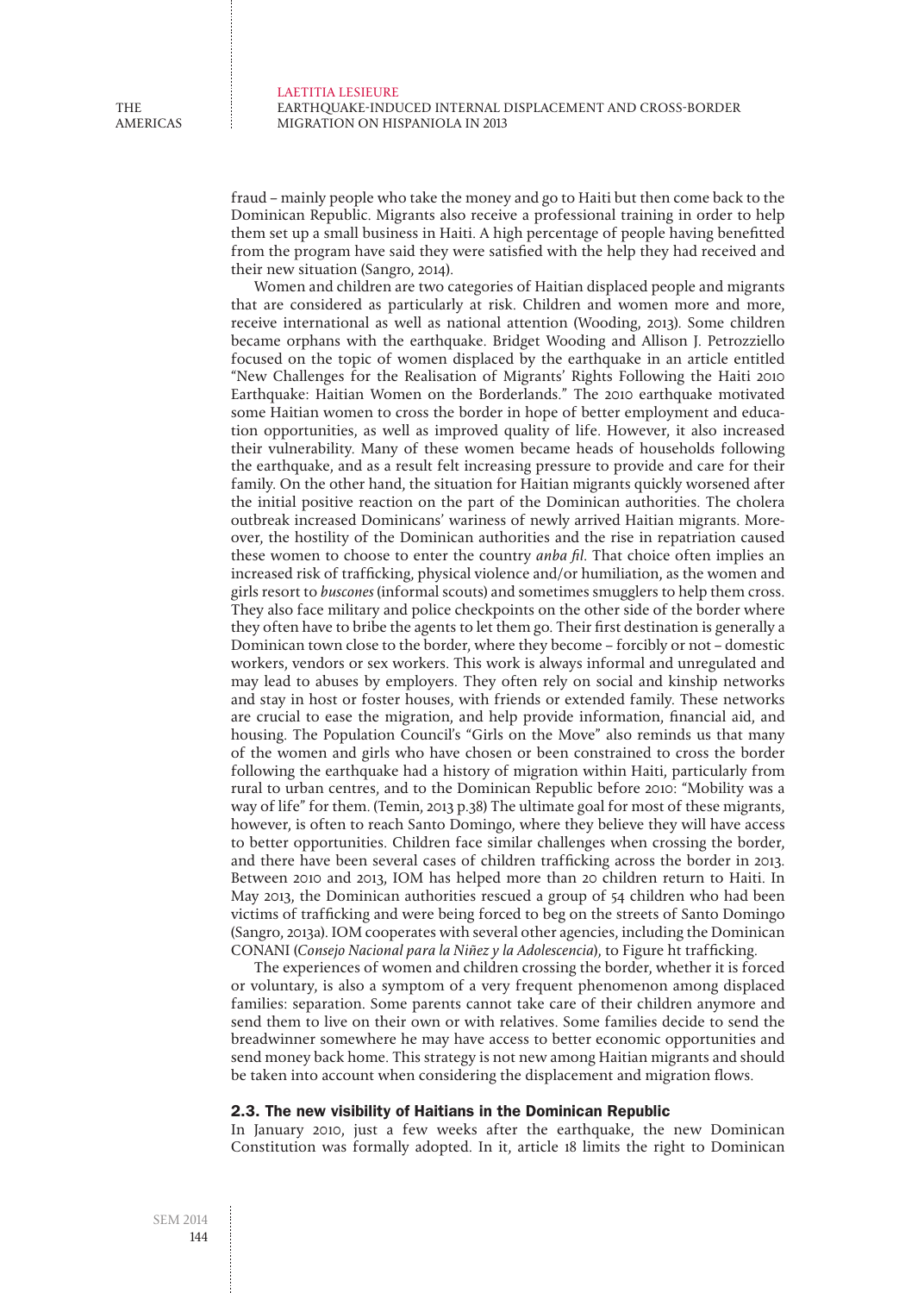nationality. This had two consequences: it prevented any child of illegal immigrant born in the country after 2010 from being automatically granted Dominican nationality according to the principle of jus soli; it effectively stripped descendants of illegal immigrants born in the Dominican Republic between 1929 and 2010 from their Dominican nationality, according to the retroactive dimension of the article. This was not a novelty. It followed a 2004 migration law (285-04) that denied Dominican nationality to children born in the country of "non-resident" parents. People without proper documentation, that is to say hundreds of thousands of Haitian migrants in the Dominican Republic, were considered "non-resident." Also, since 2007, the junta central electoral has begun to apply the law retroactively and refused to issue or renew identity documents to people who could not prove the legal residency of their parents, even though they had been born in the Dominican Republic and some were in possession of their birth certificates. As people displaced by the earthquake do not benefit from a special status, it will affect them too – or at least those who plan to remain permanently in the Dominican Republic (OBMICA, author unknown, 2013). In September 2013, the Constitutional Court adopted the infamous sentence 168, according to which article 18 of the new Constitution was valid. This caused an international outcry among NGOs, the diaspora and foreign governments such as the United States (Wooding, 2014). The ruling attracted international attention on the situation of Haitian migrants in the Dominican Republic once more. Several actors – mainly the US and CARICOM – have since then put pressure on the Dominican government to set up the regularization and naturalization plan that they have announced. The government, however, has yet to present this regularization and naturalization project. It was announced for February 2014, but has been postponed to June 2014 (Wooding, 2014).

Finally, 2013 has also seen a rise in the visibility and numbers of civil society organizations claiming fundamental rights for migrants and their descendants. There have been several protests in the year 2013 against the ruling, inside the Dominican Republic and out. The younger generation seems to have mobilized, particularly descendants of Haitian migrants born in the Dominican Republic (Giaconda, 2014).

## 3. Conclusion

January 2014 marked the fourth anniversary of the earthquake in Haiti. As was the case each year since 2010, the month of January also prompted both the media, civil society and human rights actors to draw a balance of the situation of internally displaced people and migrants that have been forced to leave their home after the earthquake. This issue is still relevant in 2014. Last year has been marked by several events that have brought the situation of Haitian migrants to the front page once again. Sentence 168 should serve to remind the international community of the discrepancy between internally-displaced inside Haiti and the people who crossed the border as a result of the earthquake, and the legal "protection gap" that separates them. (Wooding, 2011).  $\triangleleft$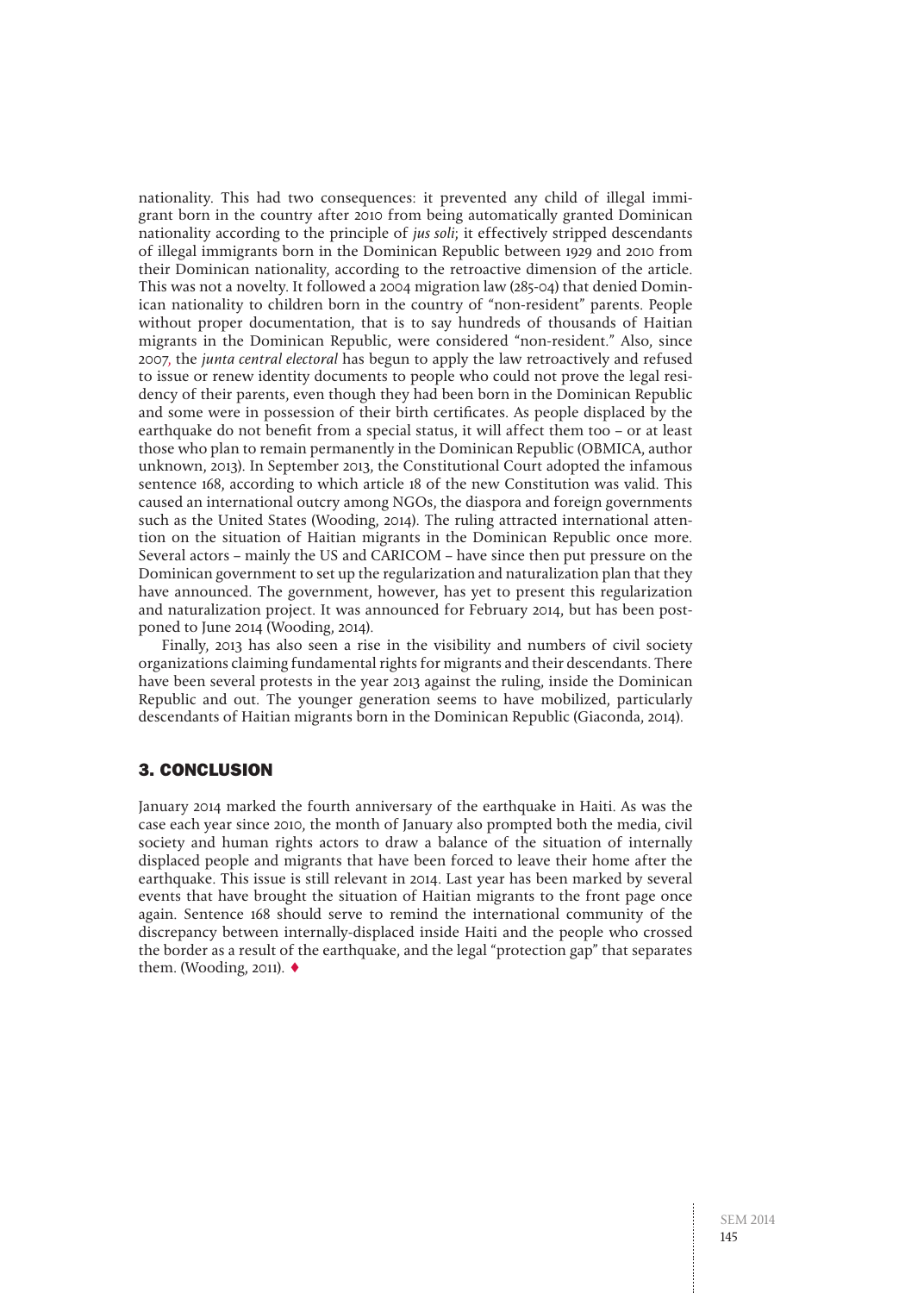**THE AMERICAS** 

#### Laetitia LESIEURE Earthquake-induced internal displacement and cross-border migration on Hispaniola in 2013

# **BIBLIOGRAPHY**

- Author Unknown. 2013. 'Nulle Part Où Aller': Expulsions Forcées Dans les Camps pour Personnes Déplacées d'Haïti. London: Amnesty International. Found under:
- http://www.amnesty.org/fr/library/ asset/AMR36/001/2013/fr/399c4069- 61d1-4106-b3eb-1ac7aec3aca4/ amr360012013fr.pdf
- Author Unknown. 2013. "Assessing Progress in Haiti Act Passes the House." Institute for Justice & Democracy in Haiti, http://www. ijdh.org/2013/12/topics/law-justice/ assessing-progress-in-haiti-actpasses-the-house/#.U2ezuaUuOw0 (consulted on July 24, 2014)
- Author Unknown. 2013. "Haïti: l'Immense Gâchis de la Reconstruction." Radio France Internationale (RFI), http://www. rfi.fr/ameriques/20140112-haitireconstruction-seisme-secoussegachis-economie pauvrete/ (consulted on July 24, 2014)
- Author Unknown. 2013. "Dominican Republic Forced Repatriation to Haiti." Jesuit Refugee Service, http://jrsusa.org/ campaign\_detail?PTN=PROMO-20100903091822&TN=PROJE CT-20130517011112 (consulted on July 24, 2014)
- Author Unknown. 2013. Qué Es El Centro de Detencion de Haina? Santo Domingo: Observatorio de Derechos Humanos - Centro Bonó. http://bono. org.do/wp-content/uploads/2014/02/ ODDHH-No-15-VERSION-FINAL-.pdf (consulted on July 24, 2014)
- Author Unknown. 2013. Submission to the Committee on the Elimination of Discrimination against Women: Review of the Dominican Republic. Observatorio Migrantes del Caribe (OBMICA) and Open Society Justice Initiative. http://www.obmica.org/ images/Publicaciones/Informes/ DR%20CEDAW%20submission%20 OSJI%20OBMICA%20June%202013%20 final.pdf (consulted on July 24, 2014)
- Author Unknown. 2014. "Quatre Ans Après le Tremblement de Terre, Haïti Panse Encore ses Blessures." In Huffington Post – Québec, http://

quebec.huffingtonpost.ca/ 2014/01/12/ tremblement-de-terre-haitiquatrieme-anniversaire\_n\_4583435. html (consulted on July 24, 2014)

- Author Unknown. 2014. "Reconstruction's Housing Projects Still Plagued with Problems Four Years after the Earthquake." Center for Research on Globalization, http://www.globalresearch.ca/haitireconstructions-housing-projectsstill-plagued-with-problems-fouryears-after-the-earthquake/5364749 (consulted on July 24, 2014)
- Carroll, Rory. 2010. "Quake-Torn Haiti Hit by Floods." In Guardian,
- http://www.theguardian.com/ world/2010/mar/01/quake-haiti-floods (consulted on July 24, 2014)
- Chen, Michelle. 2014. "Haiti's Women Need More Than a Trickle of Aid Money." In Nation,
- http://www.thenation.com/ article/177867/haitis-women-needmore-trickle-aid-money# (consulted on July 24, 2014)
- Central Intelligence Agency [CIA]. 2014. "Haiti." The World Factbook,
- https://www.cia.gov/library/ publications/the-world-factbook/ geos/ha.html (consulted on July 24, 2014)
- CCCM. 2014. Displacement Tracking Matrix (DTM) v2.0. Reports (from January 2011 to December 2013), http://iomhaitidataportal.info/dtm/ index2.aspx (consulted on July 24, 2014)
- Ferguson, James. 2003. Migration in the Caribbean: Haiti, the Dominican Republic and Beyond. London: Minority Rights Group International.
- http://www.oas.org/atip/regional%20 reports/migrationinthecaribbean.pdf (consulted on July 24, 2014)
- Fumagalli, Maria Cristina. 2013. Hispaniola after the Earthquake: Confronting the Fault Lines. Bulletin of Latin American Research 32 (No.4): 391-393.
- Gioconda, Pamela. 2014. "Descendientes de Haitianos Afectados por Sentencia del TC Protestan Frente al Palacio Nacional."

In Listin Diario. http://listindiario. com/la-republica/2014/4/8/317573/ Descendientes-de-haitianosafectados-por-sentencia-del-TCprotestan-frente (consulted on July 24, 2014)

- Gonsalves, Ralph. 2014. "Caricom Pide a Medina el Proyecto de Ley Prometido Sobre Hijos de Haitianos." In Listin Diario. http://www.listindiario.com/lasmundiales/2014/3/12/314050/Caricompide-a-Medina-el-proyecto-de-leyprometido-sobre-hijos-de-haitianos (consulted on July 24, 2014)
- Gütermann, Nikola and Eve Schneider. 2011. The Earthquake in Haiti. The State of Environmental Migration 07/11: 39-48.
- Harris, Bryant. 2014. "Aid Funds Still Unaccounted for in Haiti." In Al Jazeera. http://www.aljazeera. com/indepth/features/2014/01/ aid-funds-still-unaccountedhaiti-20141119479591650.html (consulted on July 24, 2014)
- Institute for Justice and Democracy in Haiti, http://www.ijdh.org/ (consulted on July 24, 2014).
- Joachim, Dieudonné. 2013. "Une Politique Nationale Pour Dynamiser le Logement et l'Habitat." In Nouvelliste. Found under: http://www. lenouvelliste.com/lenouvelliste/ article/122533
- Kristensen, Kare and Bridget Wooding. 2013. Haiti/Dominican Republic: Upholding the rights of Immigrants and Their Descendants. Oslo: NOREF Norwegian Peacebuilding Resource Center. http://www.peacebuilding.no/var/ ezflow\_site/storage/original/applic ation/273b4770daf48a18c60d724a64 1f0470.pdf (consulted on July 24, 2014)
- Lall, Rashmee Roshan. 2014. "Plans for Reconstruction in Haiti are Succeeding." In Guardian. http:// www.ijdh.org/2014/01/topics/ housing/port-au-prince-collision-ofideals-and-aid-have-yoked-progress/ (consulted on July 24, 2014)
- Lanzoni, Ilaria. 2013. "US Fund Aid to Victims of Sexual Violence in Haiti Camps." International Organization